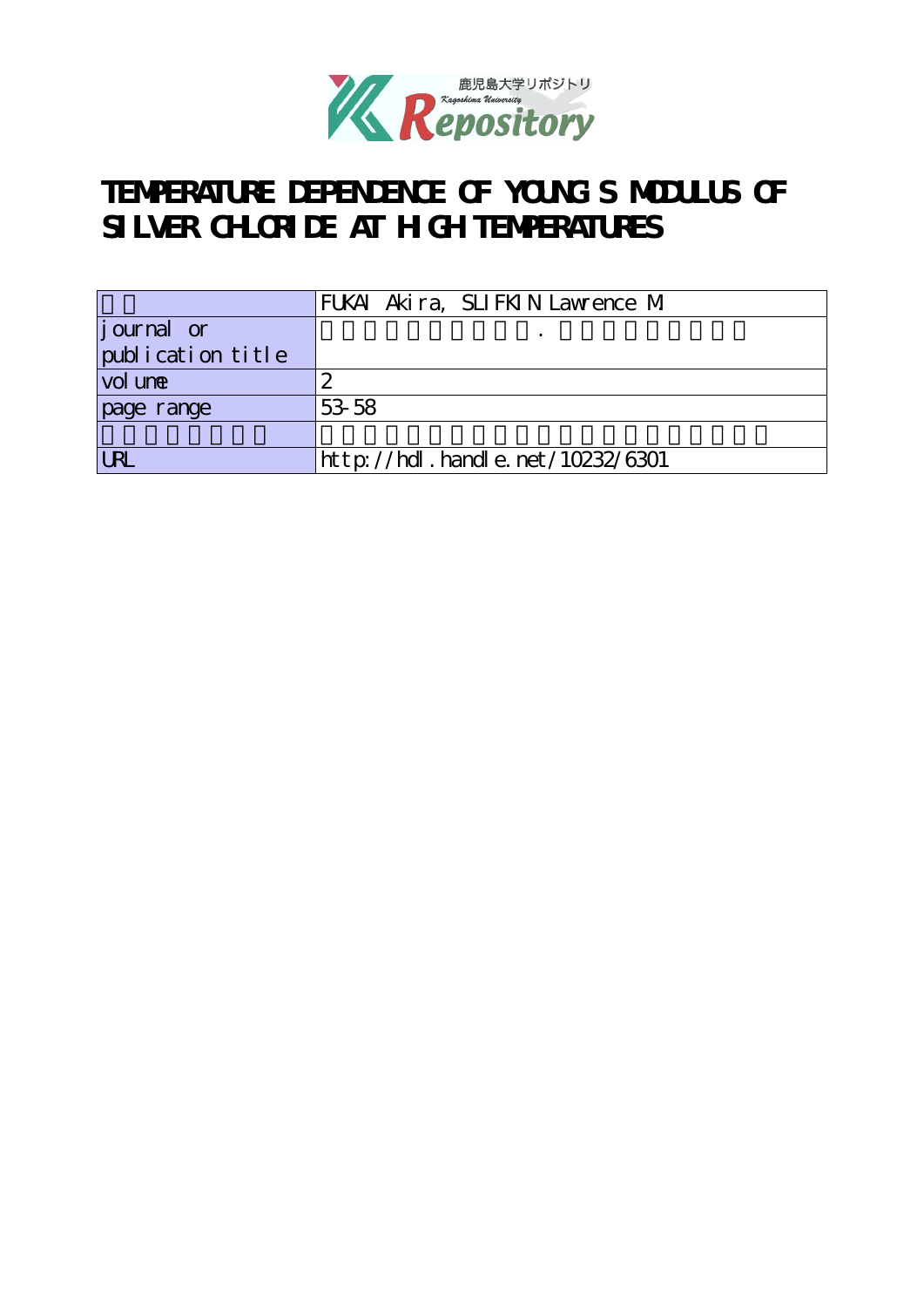# **TEMPERATURE DEPENDENCE OF YOUNG'S MODULUS OF** SILVER CHLORIDE AT HIGH TEMPERATURES

|                   | FUKAI Akira, SLIFKIN Lawrence M           |
|-------------------|-------------------------------------------|
| journal or        |                                           |
| publication title |                                           |
| vol une           |                                           |
| page range        | 53 58                                     |
|                   |                                           |
| <b>LRL</b>        | $http$ ://hdl. handle. net/10232/00010018 |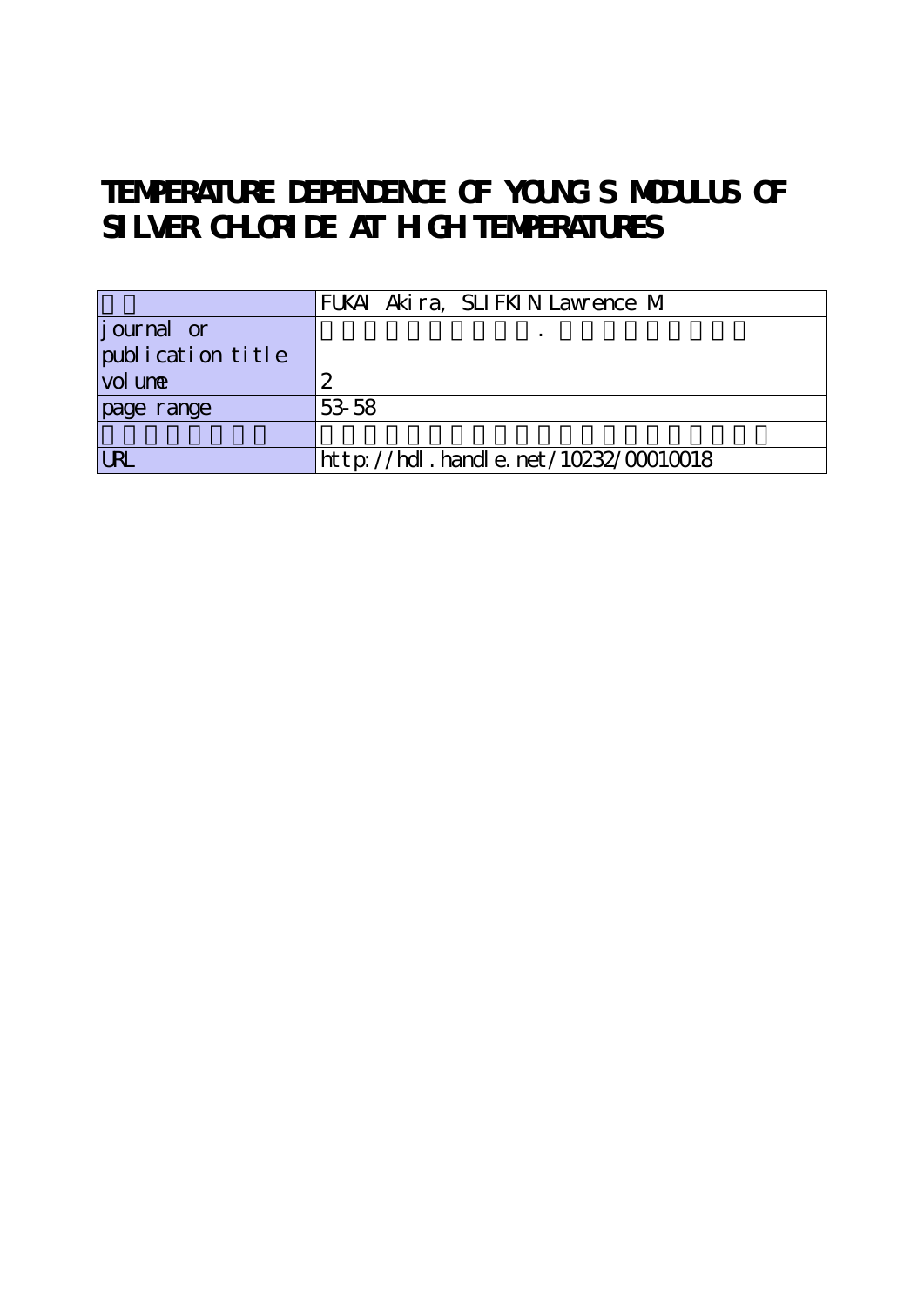Rep. Fac. Sci. Kagoshima Univ., (Math. Phys. Chem.) No. 2, p. 53-58, 1969

# TEMPERATURE DEPENDENCE OF YOUNG'S MODULUS OF SILVER CHLORIDE AT HIGH TEMPERATURES

By

# Akira FUKAI and Lawrence M. SLIFKIN\*

### Abstract

Preliminary measurement of Young's modulus in AgCl at high temperature was carried out by means of the composite oscillator method. Allowed the experimental error due to mismatching in resonance frequency between specimen and quartz resonator, it seems tha non-linearity of decrease in Young's modulus with increasing temperature was observed. This contrasts with linear temperature dependence of Young's modulus in alkali halides.

### Introduction

It has been well established that, in silver halides, the lattice defect at high temperatures is predominantly of Frenkel type, that is, pairs of lattice defects consisting of interstitial Ag and positive ion vacancies associated with it, although small fraction of defects must be attributed to Schottky type. NICKLOW and  $Young<sup>1</sup>$  have recently measured thermal expansion of silver chloride by an  $x$ -ray diffraction method and obtained the same results as the dilatometrical data by  $S$ TRELKOW<sup>2</sup>, strongly suggesting the predominance of Frenkel defect at high temperatures. A more accurate measurement has been completed by FOUCHAUX and SIMMONS<sup>3)</sup>. For the purpose of quantitative analysis of their data, Nicklow and Young had to introduce a temperature dependence of the Grüneisen constant. This requirement, however, has already been recognized in the lattice theory of alkali halides in the calculation of properties such as the thermal expansion constant, temperature dependence of compressibility, specific heat, elastic constants, etc. $4.5$ ) It is of interest, then, to ask about temperature dependence of elastic constant of silver halides. The work on  $AgBr^{6}$  and STEPANOV's work<sup>7)</sup> on AgCl have been reported so far. It is surprising that  $E_{100}$  of AgBr decreases near the melting point down to  $15\%$  of room temperature value with quite monotonic and negative slope with increasing temperature. Here  $E_{100}$  is the Young's modulus along crystallographic direction  $\lceil 100 \rceil$ . On the other hand, the behavior of Young's modulus of AgCl reported by Stepanov seems erratic.

The present work includes a measurement of Young's modulus (fractional change, not absolute value) as a function of temperature to get more knowledge on the temperature dependence of Young's modulus of AgCl at high temperatures, using the same

<sup>\*</sup> University of North Carolina at Chapel Hill, Chapel Hill, North Carolina, U. S. A.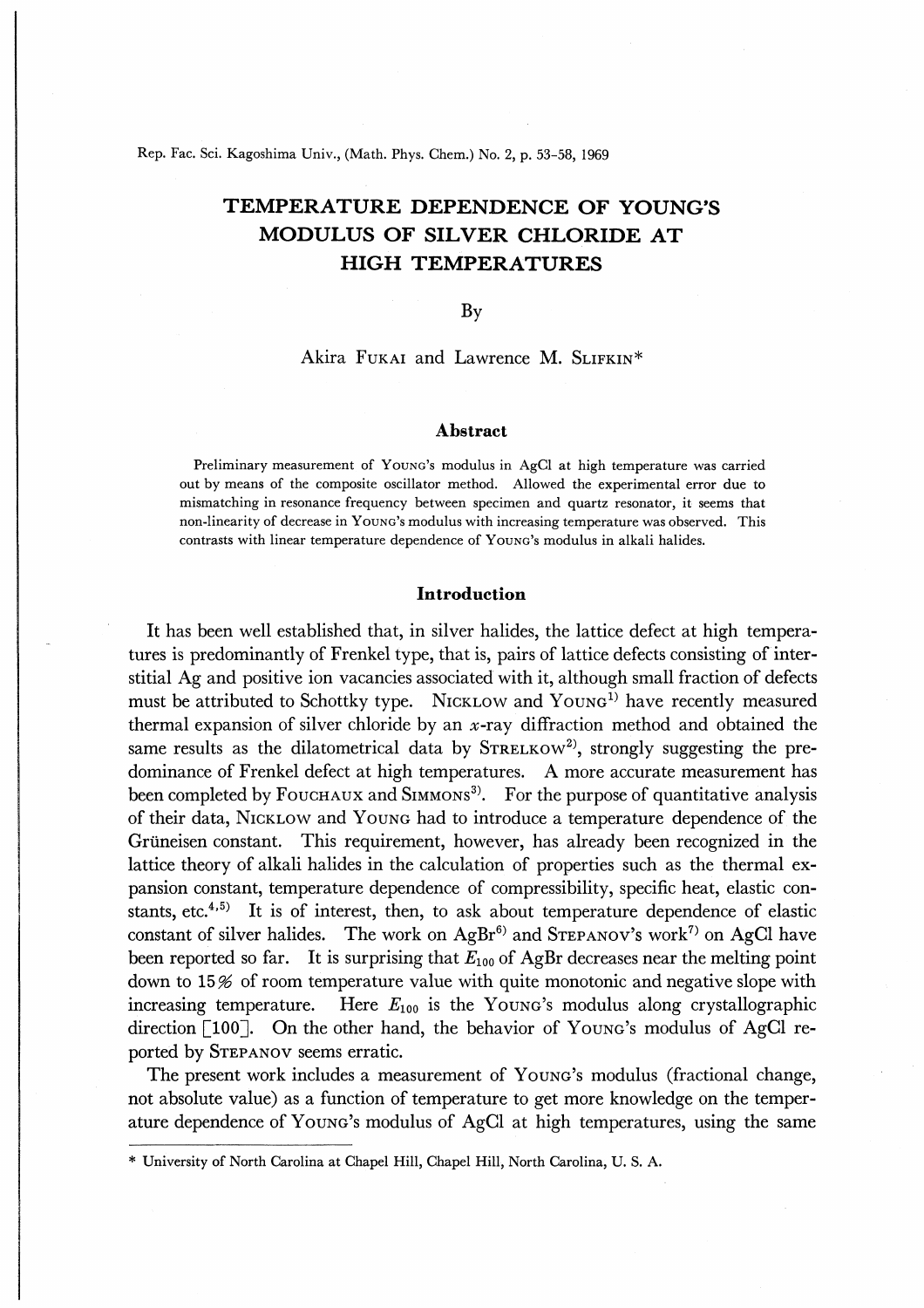# 54 **Reduces** A. FUKAI and L. M. SLIFKIN

experimental set-up that used for the internal friction work<sup>8)</sup>.

# Experimental Procedures

Measurements of Young's modulus in the present work were carried out by means of the essentially same apparatus that described in the preceding paper<sup>9)</sup> except some additional components enabling high temperature works. Theoretical background will be briefly presented here with the same notations as used in the preceding paper.

Since Young's modulus of the specimen  $E_s$  is related to the resonant frequency of the specimen  $f_s$  as

$$
E_s = \rho_s (2l_s f_s)^2, \tag{1}
$$

we can obtain  $E_s$  by knowing  $f_s$ . In order to obtain  $f_s$ , in turn, we have to know the resonant frequency for the total system  $f_t$  and that for background  $f_q$ . The relation between these frequencies is given by

$$
(m_q + m_s)f_t = m_q f_q + m_s f_s. \tag{2}
$$

Assumptions which the derivation of (1) and (2) are based on are: (1) length  $l_s$ , the sample length, is more than three times as large as the breadth of the specimen, and (2)  $f_s$  must be matched to within 5% of  $f_q$ . If one is interested only in the change in Young's modulus (with, say, time)  $\Delta E$  at constant temperature, then we have simply

$$
\Delta E/E_s = 2\Delta f/f_s. \tag{3}
$$

On the other hand, if our interest is to obtain the temperature dependence relative to the room temperature value,  $E_s/E_{s,R,T}$ , then, by using equation (1),

$$
E_s/E_{s,R,T} = \frac{(f_s/f_{s,R,T})^2}{1+\alpha A T},
$$
\n(4)

where  $E_{s,R,T}$  and  $f_{s,R,T}$  are Young's modulus and the resonant frequency at room temperature, respectively,  $\alpha$  the coefficient of linear thermal expansion, and  $\Delta T$  the temperature difference between the measurement temperature and room temperature.

In order to prevent the driver-gauge component from being heated by the furnace surrounding the specimen, a fused transparent quartz rod was used in between specimen and gauge crystal. The fused quartz rods, 3/16′′ diameter, were matched to the resonant frequency of the driver-gauge crystals to within  $0.5\%$ . The final lengths were approximately 16.5 cm, which was expected to correspond to 3/2 times fundamental wave length. The fused quartz rod was mounted at the top end of gauge crystal by beeswax at the center; a small amount of Sauereisen No. 31 cement was additionally applied near the edges to obtain solid joint at higher temperature. Fortunately, even though the joint thus obtained was quite rigid during the first several runs, it ultimately became fragile enough to remove the fused quartz rod quite easily upon complete dry-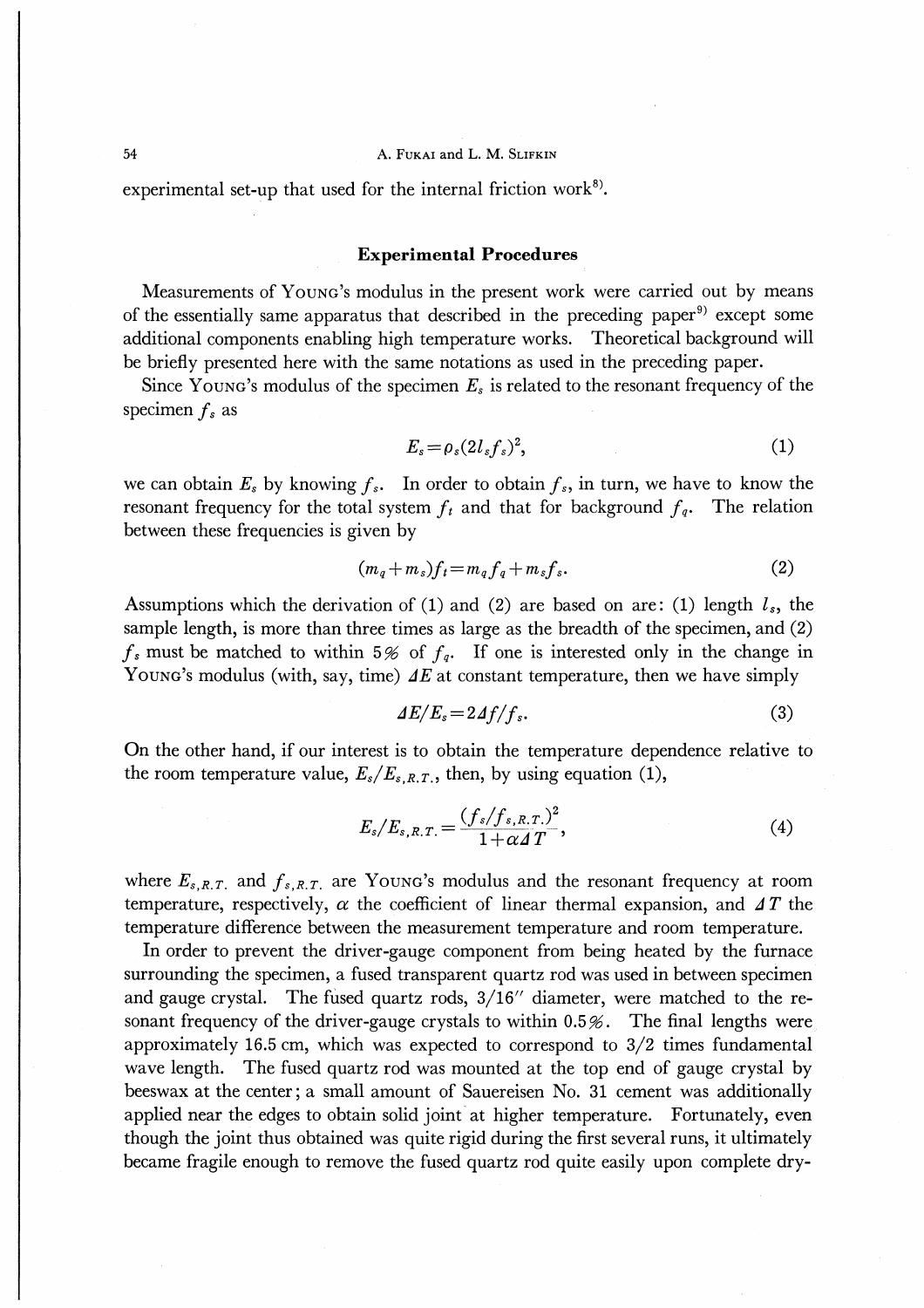Temperature Dependence of Young's Modulus of Silver Chloride at High Temperatures 55

ing during the measurements. The joint between the specimen and fused quartz was cemented only by Sauereisen cement, with a room temperature curing for half a day. The furnace was made by winding Nichrome wire, size No. 24, with specific electrical resistance of 1.66 ohm/ft, aroung a pyrex tube,  $1(13/16)$ " diameter,  $1/8$ " thick,  $3(1/2)$ " long. This furnace was installed such that its center corresponds to that of the mounted specimen when the high temperature set-up is assembled. Vacuum was maintained below 1 micron during the measurements. A chromel-alumel thermocouple was placed inside the furnace as close as possible to the specimen, the distance being 2 to 3 mm. A subsidiary experiment was done to check the temperature difference between spedmen and the thermocouple head, in which two thermocouples were used, one of them imbedded at the center of the specimen. A temperature difference of more than  $2^\circ$ was not detected unless the temperature changed at a rate exceeding 25°/hr. With a sufficiently good vacuum, lower than a micron of mercury, inside the enclosure of the composite oscillator, the furnace gave  $500^{\circ}$ C at the location of thermocouple head. The specimens used in this work were the same that employed in the preceding experiments.

# Experimental Data and Discussion

The resonant frequency of the total system has been plotted against specimen temperature, as shown in Figure 1. Since frequency mismatching between specimen and background frequency was observed to be within  $5\%$  below 250°C, we can use equation (2) to calculate  $f_s$  from the data. At the temperatures above 250°C, the calculation of  $f_s$  become complicated. If the same formula is simply used in the whole temperature range, the curve shown in the figure was obtained. The data obtained by using another specimen cut from the same original ingot and parallel to that used in the first run are also shown. The temperature dependence seems to be almost the same in both cases.

We can obtain the relative value of Young's modulus as a function of temperature,  $E_s/E_{s,R,T}$ , by using the data in Figure 1 with the help of equation (4). In view of the fact that  $f_s$  calculated by equation (2) may involve error due to frequency mismatching, we disregard the small term  $(1 + \alpha \Delta T)$  in the denominator in equation (4) which is considered not to change more than 2% for  $\Delta T = 430^{\circ}$ . The results thus obtained are shown in Figure 2 where the normalized Young's modulus is plotted against specimen temperature. Due to the hysteresis between data taken with increasing temperatures and decreasing temperatures, there is some ambiguity in the choice between these two. However, since the data of IF-2-6 measured up to  $371^{\circ}$ C shows no significant hysteresis and since the temperature variation of these data seems close to those of IF-2-5 for increasing temperature, then the upper curve of IF-2-5 is more likely correct. The temperature dependence of elastic constants and stiffness constants of AgCl has been studied by STEPANOV and E'IDUS<sup>7</sup>. There has also been reported the temperature dependence of YOUNG's modulus of AgBr by TANNHAUSER, BRUNER, and LAWSON<sup>6)</sup>. For the purpose of comparison,  $E_s/E_{s,R,T}$  were calculated along the same crystallographic orientation as IF-2-5 by using reported elastic constants and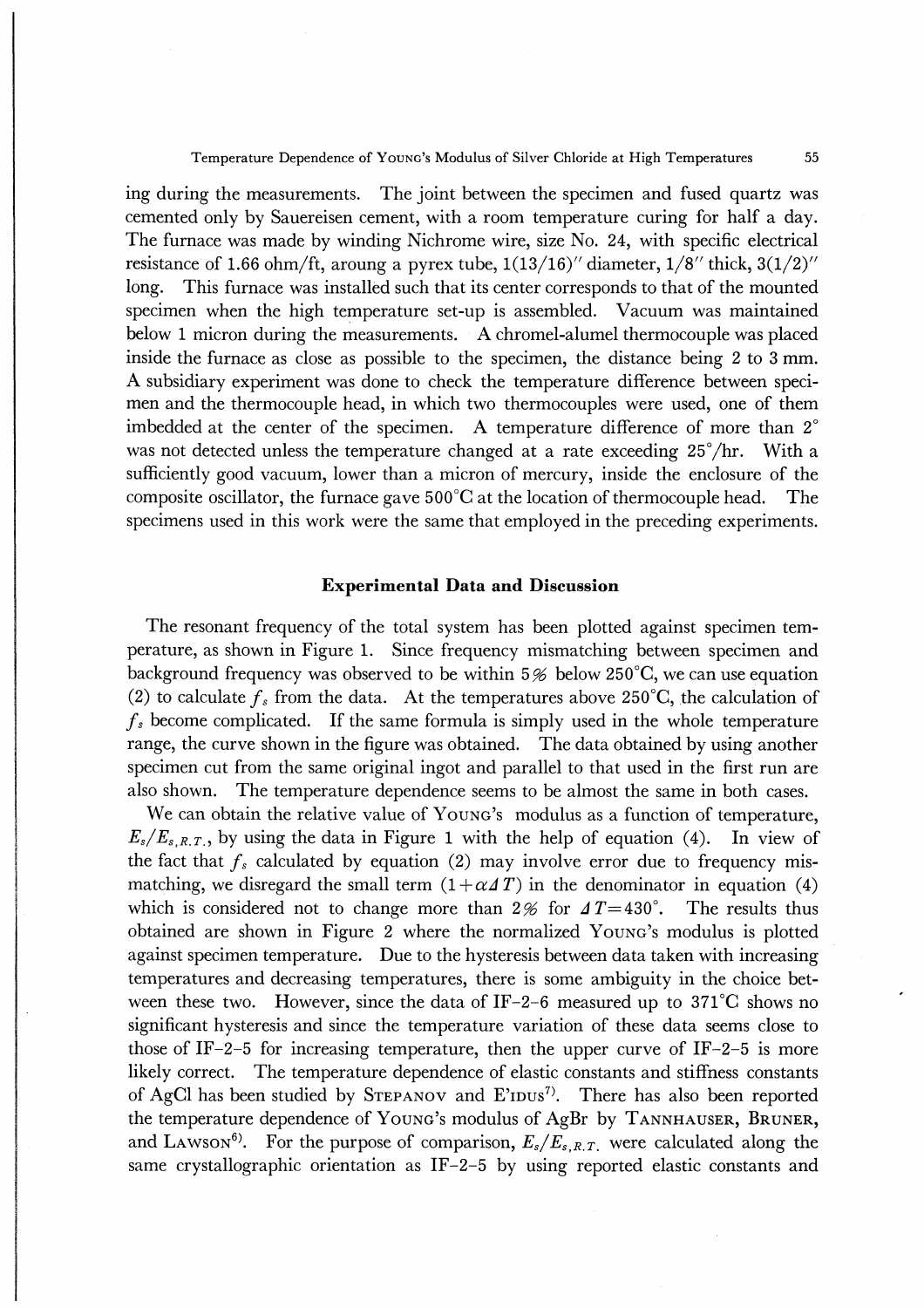A. Fukai and L. M. Slifkin

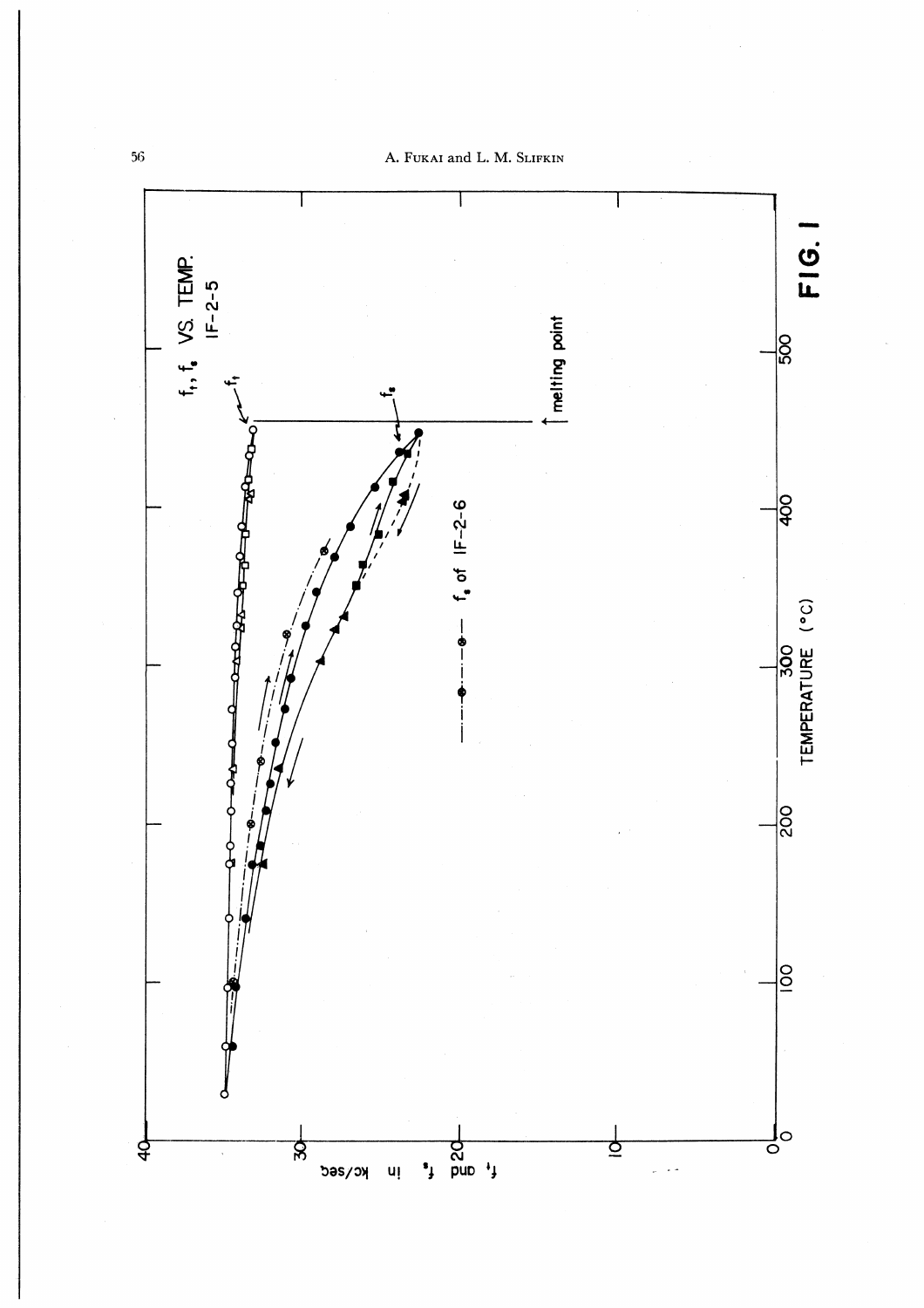

Temperature Dependence of Young's Modulus of Silver Chloride at High Temperatures 57